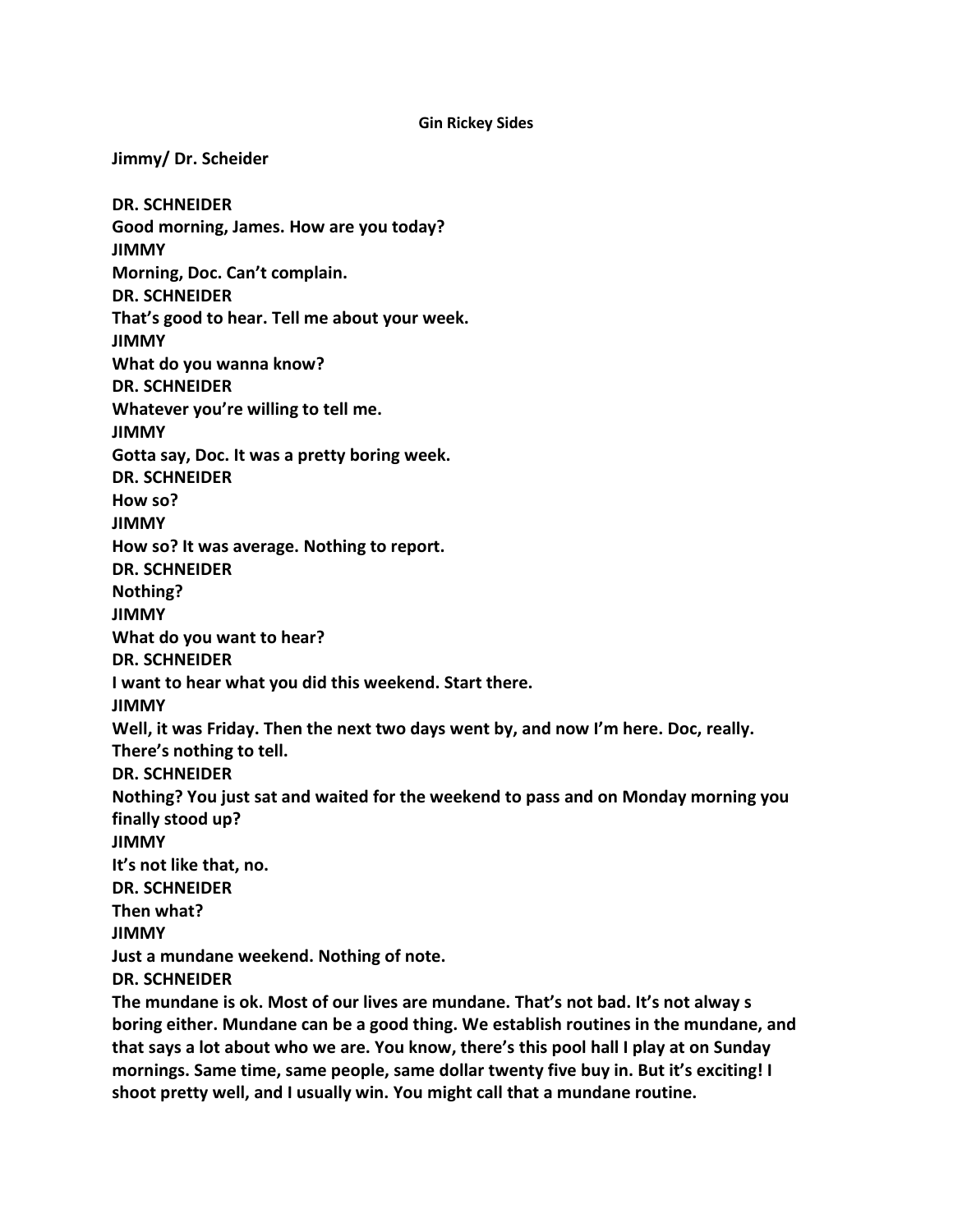**JIMMY And what does that routine say about you? DR. SCHNEIDER That I like to gamble and I don't go to church. JIMMY Mundane doesn't suite me. DR. SCHNEIDER Have you visited your park recently? JIMMY No. Well, yes I have. It was Friday. DR. SCHNEIDER Really? JIMMY Yeah. It was Friday and I was at the park and I was walking around and there was a bench so I sat.**

## **Jimmy Monologue**

#### JIMMY

I learned pretty quickly that in this job, you can't play by the rules. Those who do never win, and those who win never do. That's not to say I play dirty - no way, Jose. But if all that's standing between me and some crook is a locked door? Well, that fella's gonna need a new door. That's the kind of thing they don't teach you at the academy. And my new partner? Heh. Let me guess. Recent graduate. Top in her class. Daddy was a statie, mom fed him dinner at quarter to 6 every night. Skim milk. Meat and potatoes. Sit up straight. Did you say your prayers? I'll close the door. Sweet dreams. The televisions too loud dear, Laurence Welk is gonna wake her up! You know the type.

## **Mugger/Victim**

MUGGER Excuse me, do you have the time? VICTIM Why certainly, it's - The victim checks their watch and the mugger grabs the victim. The mugger holds a knife to them. MUGGER All right here's how this is gonna play out. You're not gonna run, you're not gonna scream, you're not gonna make any noise. You're gonna reach back, grab your wallet and hand it over, capisce? NOW! VICTIM Please. Please don't hurt me. You can have it. MUGGER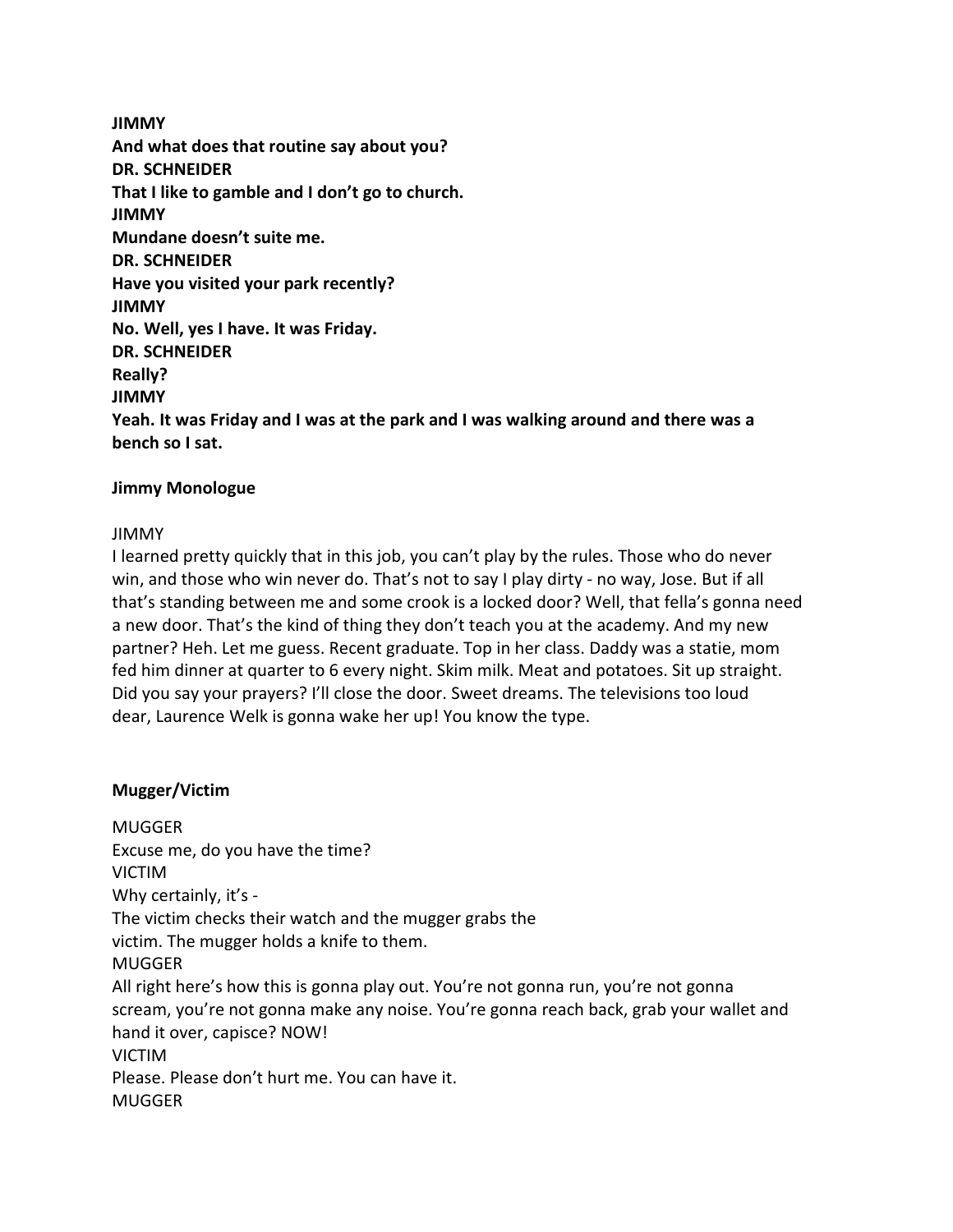Come on, come on! VICTIM Here, take whatever you want. Just please don't hurt me. MUGGER Shut up! The mugger takes the wallet then hits the victim, knocking them to the ground. VICTIM Please, just take it and leave! MUGGER This is all you got? Where's the cash? VICTIM It's all I have on me, I promise. That's all. MUGGER You got more at home? Well lookie here. 1424 Harrison Ave. Only a few blocks from here. Anyone home? VICTIM No, please don't - MUGGER IS ANYONE HOME? Tell me now. VICTIM No one's home. It's just me. No one's there. MUGGER Say, why don't I race you there? You take the bus and I'll go on foot. Good luck!

## **Protester Monologue**

## PROTESTER

Hey! Hey! Listen up! Hey over here! Gather round, come on. Hear me out. (gathering themselves)

This is not justice. What we saw today was an abuse of power. Power that they think they have over us. But they don't, all right? The power they think they have comes from the people. People like you and you and you you you you you you you and me. Regular people. I am sad - devastated to hear the outcome of this trial. As we all are. But I am not discouraged. Despite what happened in there, this does not depress me. It fills me with hunger. Hunger for change. Hunger for revolution. We will not be discouraged. We will not be defeated. And while we are alive we will fight for change. Next weekend, June 26th, we meet right here. Keep your ear to the ground and let's change the world. (leading a chant) WHEN DO WE MARCH? JUNE 26TH WHEN DO WE MARCH? JUNE 26TH WHEN DO WE MARCH? JUNE 26TH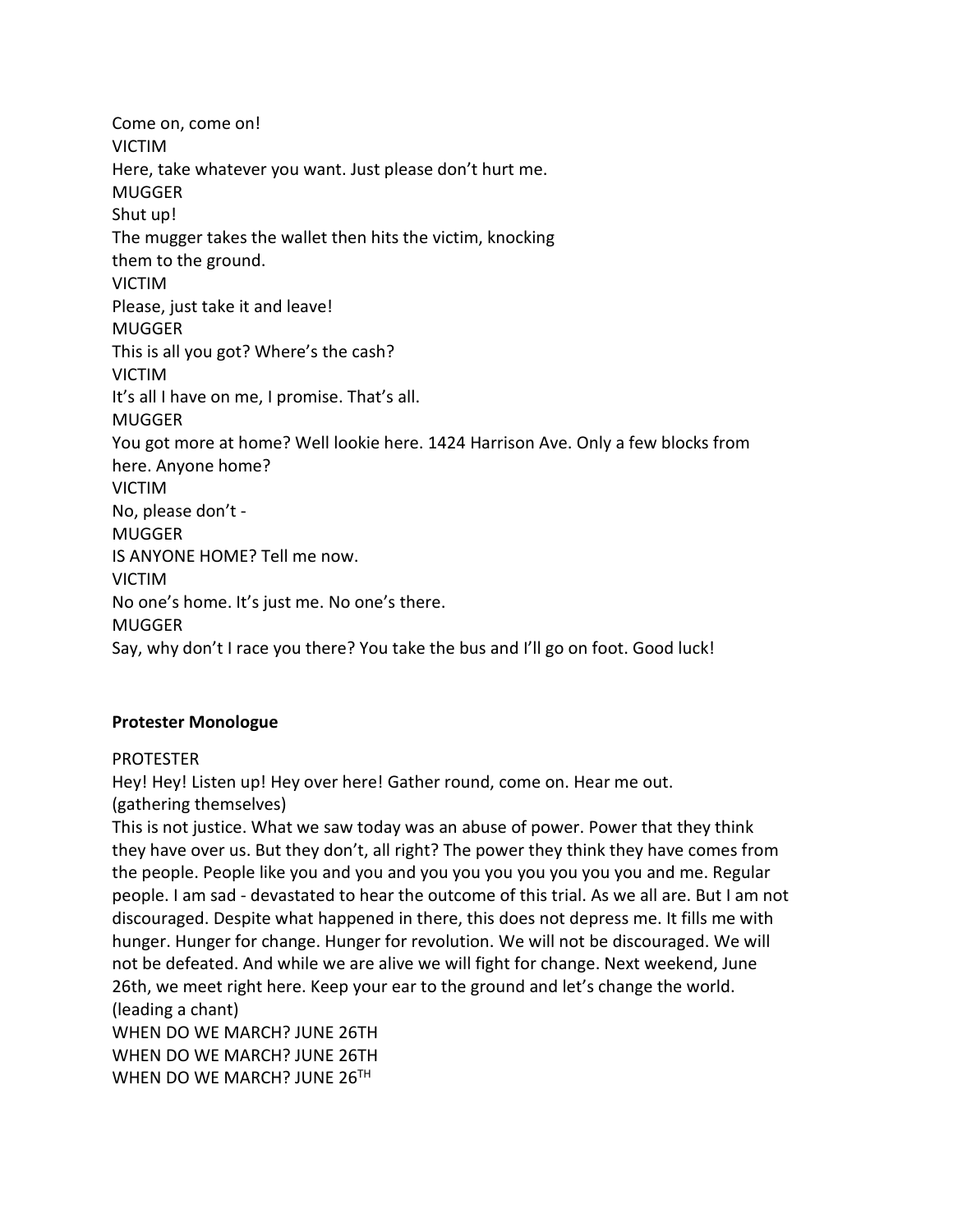#### **Barkeep; Robber**

BARKEEP All right buddy, time to go. ROBBER I'm almost done here. BARKEEP Listen... we closed twenty minutes ago. I can't let you stay any longer. ROBBER I hear ya. BARKEEP Down the hatch. You're not driving, right? ROBBER Nope. BARKEEP Ok. Hey, seriously. Last chance. Throw it back. I gotta go. ROBBER Nah. BARKEEP Then you're done. The Barkeep tries to take the glass, but the Robber stops them. An fight breaks out. The Barkeep is bested and the Robber takes cash from the drawer behind the bar. ROBBER Thanks for staying late. The Barkeep engages once more. The robber reveals a gun. They fight but again, the robber wins. ROBBER Shame it had to come to this. You make a damn good Gin Rickey.

## **Solana/Bernard**

SOLANA You didn't tell me he was in that kind of condition. BERNARD I told you everything. SOLANA You weren't even close! Conspiracy theories about training videos? He missed the point completely. BERNARD He was close. So, so close. **SOLANA**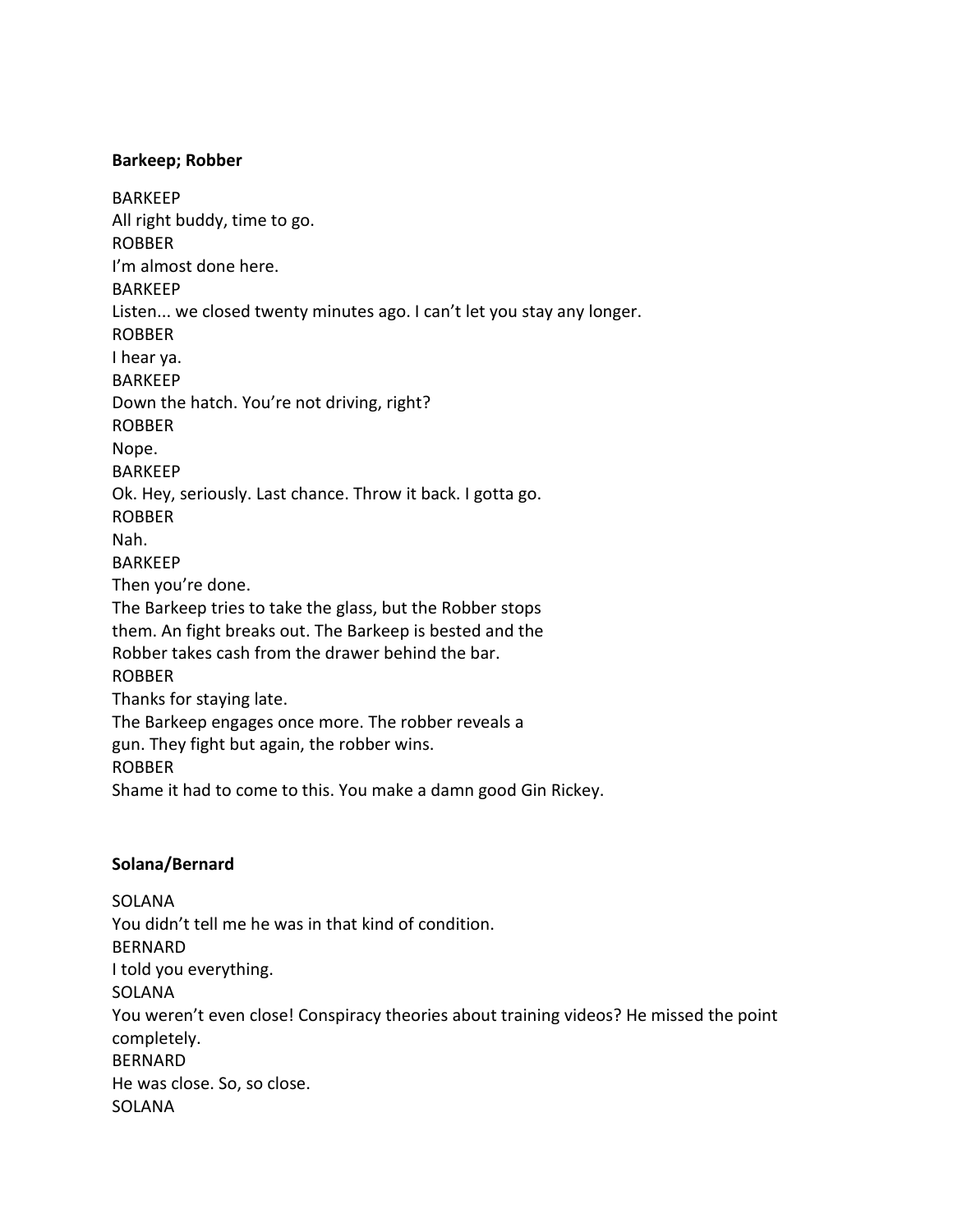He was way off! He rambled around like a freaking lunatic. BERNARD Because he thought he was on to something-**SOLANA** Because you pushed him too far! I had my pick of where I wanted to go. All these options. Some were shit. Some were great. And I put myself here. I chose to be here. ...Now's the part where you ask me why. BERNARD Why'd you chose-SOLANA Because of y ou. The great Chief Bernard. Because Chief Bernard looks good on a resume. Because Chief Bernard can get you places. Because Chief Bernard does what it takes to make "p rogress". Yeah, they often use that word when they mention Chief Bernard. BERNARD That was progress. You don't see that? How far he's come? We have to do what's necessary. SOLANA You think that was necessary? BERNARD It's what he needs. SOLANA Who are y ou to decide what he needs? BERNARD I'm the god damn Chief. **SOLANA** Enjoy it while it lasts.

# **Lina/Jimmy**

LINA Jimmy, baby! JIMMY Hi sugar. LINA Come here, you. Where you been? JIMMY Been working, dear. You know that. LINA Well I missed you either way. JIMMY Something smells good. LINA You need a drink? JIMMY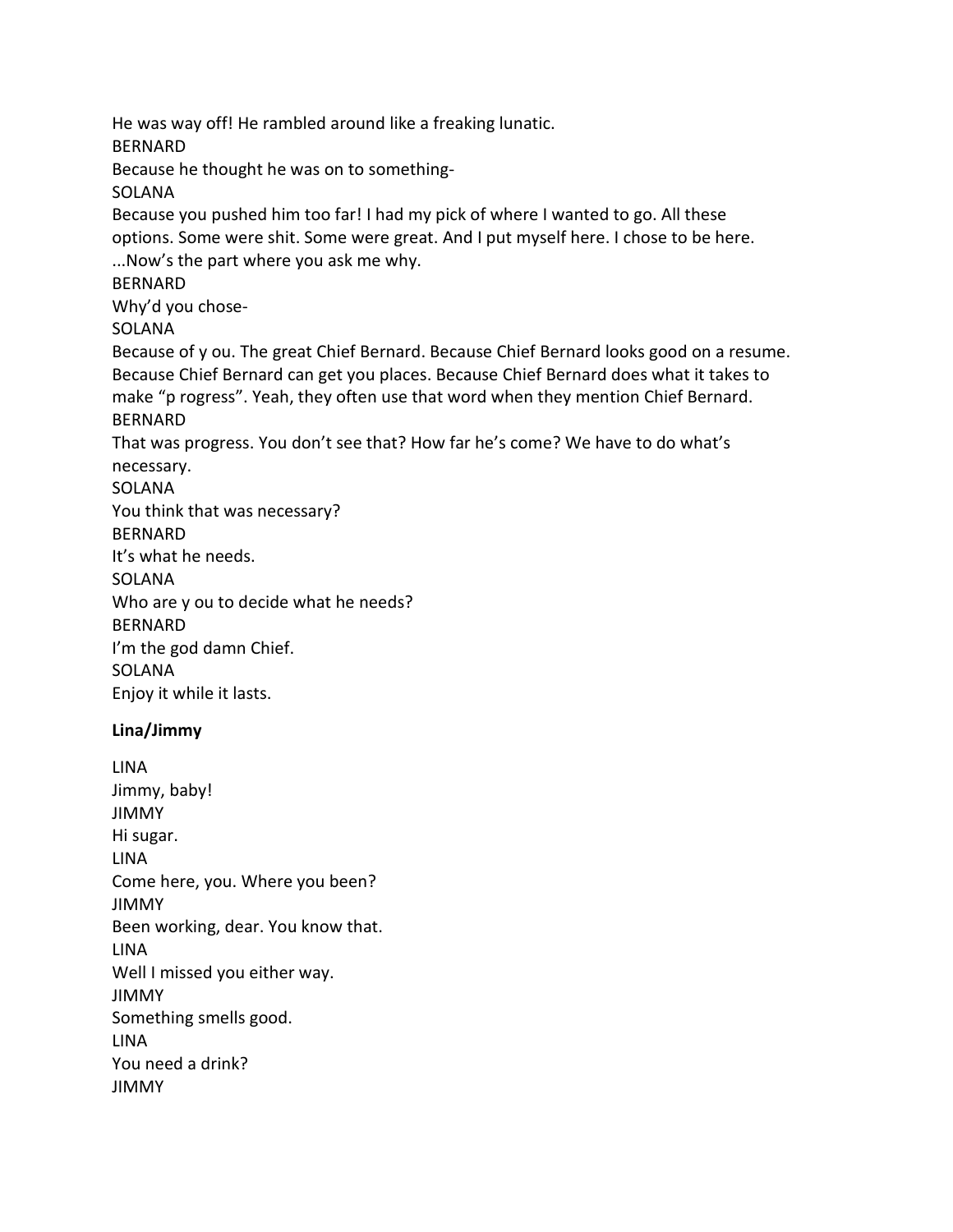No thanks. LINA Too late! She pours two drinks. Jimmy zones out. LINA Where are you baby? JIMMY I don't know. Still on this trip I had earlier. LINA Oh! Anywhere exotic?

JIMMY

I swear I had it. These 3 scenes were connected and I just... I know they are, I just can't prove it. There's something about them that's so... familiar. LINA They're familiar because you've been around for so long. 14 years under your belt. You're the best damn detective there is. JIMMY Think so? LINA Know so. They put you up with a rookie so she could learn from the best. JIMMY Yeah. Maybe there's no solving this one, though. LINA What are you talking about? You've solved every case you've ever been on! JIMMY Not yours. LINA No, not mine. JIMMY You still out there somewhere? LINA Somewhere. JIMMY And if I find you-LINA When you find me. JIMMY Will you tell me everything?

## **Bernard/Jimmy**

BERNARD Know what Jimbo? I can't believe what I've been hearing.